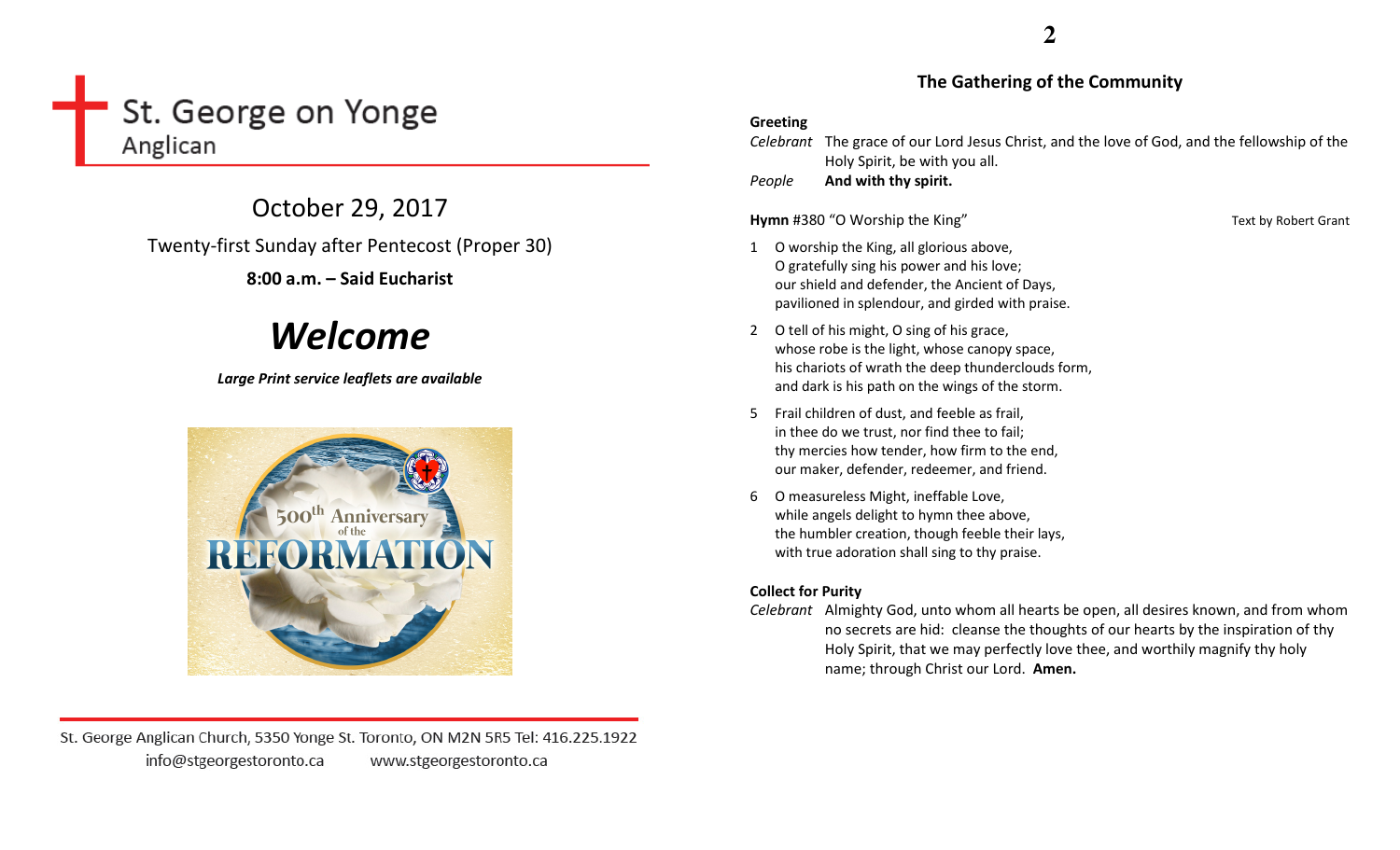**3**

#### Collect of the Day

#### Celebrant Let us pray.

People Lord God our redeemer, who heard the cry of your people and sent your servant Moses to lead them out of slavery, free us from the tyranny of sin and death, and by the leading of your Spirit bring us to our promised land; through Jesus Christ our Lord, who lives and reigns with you and the Holy Spirit, one God, now and for ever. Amen.

## The Proclamation of the Word

Reader A reading from the Book of Deuteronomy.

First Reading: Deuteronomy 34:1–12

 $1$ Then Moses went up from the plains of Moab to Mount Nebo, to the top of Pisgah, which is opposite Jericho, and the Lord showed him the whole land: Gilead as far as Dan,  $^2$  all Naphtali, the land of Ephraim and Manasseh, all the land of Judah as far as the Western Sea,  $3$  the Negeb, and the Plain—that is, the valley of Jericho, the city of palm trees—as far as Zoar. <sup>4</sup>The Lord said to him, "This is the land of which I swore to Abraham, to Isaac, and to Jacob, saying, 'I will give it to your descendants;' I have let you see it with your eyes, but you shall not cross over there." <sup>5</sup>Then Moses, the servant of the Lord, died there in the land of Moab, at the Lord's command. <sup>6</sup> He was buried in a valley in the land of Moab, opposite Beth-peor, but no one knows his burial place to this day.  $7\,\mathrm{Moses}$  was one hundred and twenty years old when he died; his sight was unimpaired and his vigour had not abated.  $8<sup>8</sup>$ The Israelites wept for Moses in the plains of Moab for thirty days; then the period of mourning for Moses was ended.

<sup>9</sup> Joshua son of Nun was full of the spirit of wisdom, because Moses had laid his hands on him; and the Israelites obeyed him, doing as the Lord had commanded Moses.

 $^{10}$  Never since has there arisen a prophet in Israel like Moses, whom the Lord knew face to face.  $11$  He was unequalled for all the signs and wonders that the Lord sent him to perform in the land of Egypt, against Pharaoh and all his servants and his entire land,  $12$  and for all the mighty deeds and all the terrifying displays of power that Moses performed in the sight of all Israel.

Reader The Word of the Lord.

PeopleThanks be to God. Psalm 90:1–6,13–17

- 1 Lord, you have been our refuge from one generation to another.
- 2 Before the mountains were brought forth, or the land and the earth were born, from age to age you are God.
- 3 You turn us back to the dust and say, "Go back, O child of earth."
- 4 For a thousand years in your sight are like yesterday when it is past and like a watch in the night.
- 5 You sweep us away like a dream; we fade away suddenly like the grass.
- 6 In the morning it is green and flourishes; in the evening it is dried up and withered.
- 13 Return, O Lord; how long will you tarry? be gracious to your servants.
- 14 Satisfy us by your loving-kindness in the morning; so shall we rejoice and be glad all the days of our life.
- 15 Make us glad by the measure of the days that you afflicted us and the years in which we suffered adversity.
- 16 Show your servants your works and your splendour to their children.
- 17 May the graciousness of the Lord our God be upon us; prosper the work of our hands; prosper our handiwork.

## Eternal Father of our mortal race, in Jesus Christ your grace has come upon us. For his sake, prosper the work of our hands until he returns to gladden our hearts forever. Amen.

Second Reading: I Thessalonians 2:1–8

Reader A reading from the First Letter of Paul to the Thessalonians.

 $1$  You yourselves know, brothers and sisters, that our coming to you was not in vain,  $2$  but though we had already suffered and been shamefully maltreated at Philippi, as you know,

# **4**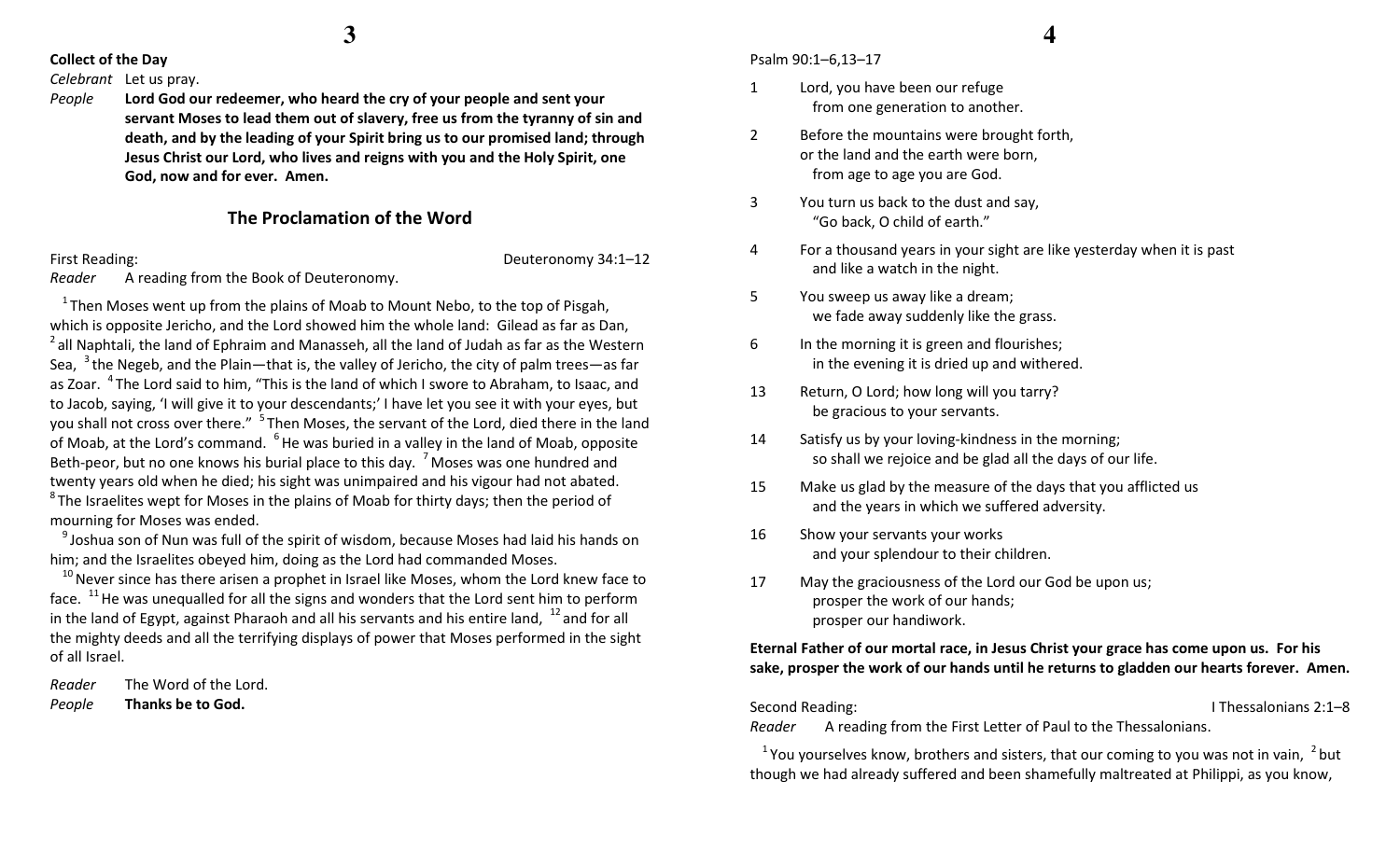we had courage in our God to declare to you the gospel of God in spite of great opposition.  $3$  For our appeal does not spring from deceit or impure motives or trickery,  $4$  but just as we have been approved by God to be entrusted with the message of the gospel, even so we speak, not to please mortals, but to please God who tests our hearts. <sup>5</sup>As you know and as God is our witness, we never came with words of flattery or with a pretext for greed;  $6\%$  nor did we seek praise from mortals, whether from you or from others,  $\frac{7}{1}$  though we might have made demands as apostles of Christ. But we were gentle among you, like a nurse tenderly caring for her own children. <sup>8</sup> So deeply do we care for you that we are determined to share with you not only the gospel of God but also our own selves, because you have become very dear to us.

Reader The Word of the Lord. PeopleThanks be to God.

Holy Gospel: Matthew 22:34–46

Celebrant The Lord be with you.

PeopleAnd with thy spirit.

Celebrant The Holy Gospel of our Lord Jesus Christ according to Matthew. PeopleGlory be to thee, O Lord.

 $34$  When the Pharisees heard that [Jesus] had silenced the Sadducees, they gathered together, <sup>35</sup> and one of them, a lawyer, asked him a question to test him. <sup>36</sup> "Teacher, which commandment in the law is the greatest?"  $37$  He said to him, "You shall love the Lord your God with all your heart, and with all your soul, and with all your mind.'  $38$  This is the greatest and first commandment.  $39$  And a second is like it: 'You shall love your neighbour as yourself.'  $40$ On these two commandments hang all the law and the prophets."

 $41$ Now while the Pharisees were gathered together, Jesus asked them this question:  $42$  "What do you think of the Messiah? Whose son is he?" They said to him, "The son of David." <sup>43</sup> He said to them, "How is it then that David by the Spirit calls him Lord, saying,

<sup>44</sup> 'The Lord said to my Lord.

"Sit at my right hand,

until I put your enemies under your feet?"'

 $^{45}$  If David thus calls him Lord, how can he be his son?"  $^{46}$  No one was able to give him an answer, nor from that day did anyone dare to ask him any more questions.

Celebrant The Gospel of Christ. PeoplePraise be to thee, O Christ.

Sermon A time for silent reflection is kept.

#### The Nicene Creed

People

 I believe in one God, the Father almighty, maker of heaven and earth, and of all things visible and invisible;

And in one Lord Jesus Christ, the only-begotten Son of God, begotten of the Father before all worlds, God, of God; Light, of Light; very God, of very God; begotten, not made; being of one substance with the Father; through whom all things were made: who for us and for our salvation came down from heaven, and was incarnate by the Holy Ghost of the Virgin Mary, and was made man, and was crucified also for us under Pontius Pilate. He suffered and was buried, and the third day he rose again according to the scriptures, and ascended into heaven, and sitteth on the right hand of the Father. And he shall come again with glory to judge both the quick and the dead: whose kingdom shall have no end.

And I believe in the Holy Ghost, the Lord, the giver of life, who proceedeth from the Father and the Son, who with the Father and the Son together is worshipped and glorified, who spake by the prophets. And I believe one, holy, catholic, and apostolic Church. I acknowledge one baptism for the remission of sins. And I look for the resurrection of the dead, and the life of the world to come. Amen.

#### The Prayers of the People

#### Confession and Absolution

Celebrant Let us humbly confess our sins to almighty God.

Silence is kept.

- People Almighty God, Father of our Lord Jesus Christ, Maker of all things and judge of all people: We acknowledge and confess our manifold sins and wickedness, Which we from time to time most grievously have committed, By thought, word and deed, Against thy divine majesty. We do earnestly repent, and are heartily sorry for these our misdoings. Have mercy upon us, most merciful Father; For thy Son our Lord Jesus Christ's sake, Forgive us all that is past; And grant that we may ever hereafter Serve and please thee In newness of life, To the honour and glory of thy name; Through Jesus Christ our Lord. Amen.
- Celebrant Almighty God, our heavenly Father, who of his great mercy hath promised forgiveness of sins to all them that with hearty repentance and true faith turn unto him: have mercy upon you; pardon and deliver you from all your sins;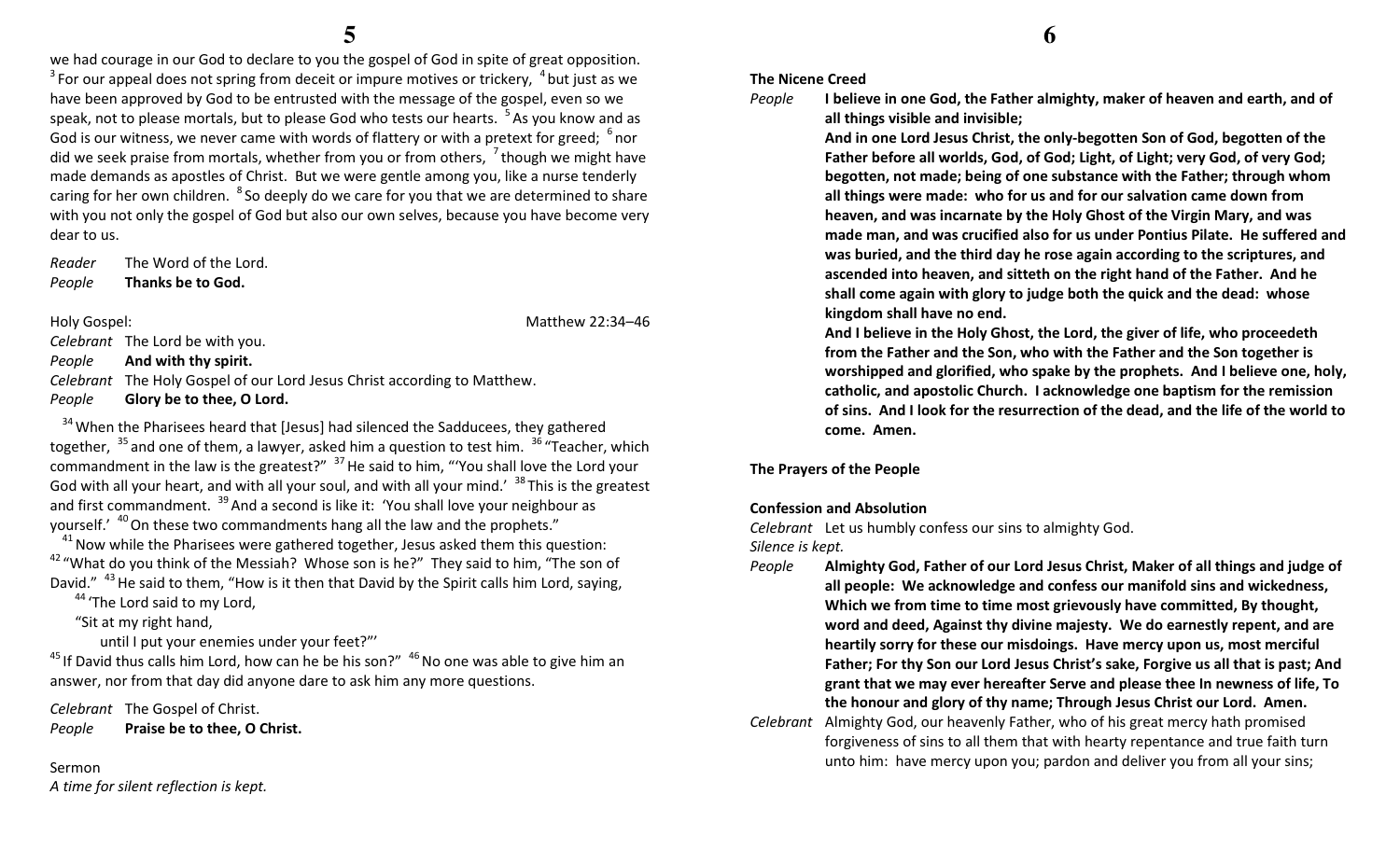confirm and strengthen you in all goodness; and bring you to everlasting life; through Jesus Christ our Lord. Amen.

#### The Peace

Celebrant The peace of the Lord be always with you. PeopleAnd with thy spirit.

# The Celebration of the Eucharist

#### The Prayer over the Gifts

Celebrant Let us pray.

People God of constant love, you have guided your people in all times and ages. May we who offer you our praise today always be ready to follow where you lead; we ask this in the name of Jesus Christ our Lord. Amen.

#### The Great Thanksgiving

#### Eucharistic Prayer A

Proper Preface The Lord's Day 3

Celebrant The Lord be with you.

PeopleAnd with thy spirit.

Celebrant Lift up your hearts.

PeopleWe lift them up unto the Lord.

Celebrant Let us give thanks unto our Lord God.

PeopleIt is meet and right so to do.

Celebrant It is very meet, right, and our bounden duty, that we should at all times, and in all places, give thanks unto thee, O Lord, holy Father, almighty, everlasting God, creator and preserver of all things.

> Who by water and the Holy Spirit hast made us a holy people in Jesus Christ our Lord; thou dost renew that mystery in bread and wine and nourish us, to show forth thy glory in all the world.

Therefore with angels and archangels, and with all the company of heaven, we laud and magnify thy glorious name; evermore praising thee and saying:

 $e$  Holy, holy, holy, Lord God of Hosts, heaven and earth are full of thy glory. PeopleGlory be to thee, O Lord most high.

Blessed is he that cometh in the name of the Lord: Hosanna in the highest.

Celebrant Blessing and glory and thanksgiving be unto thee, almighty God, our heavenly Father, who of thy tender mercy didst give thine only Son Jesus Christ to take our nature upon him, and to suffer death upon the cross for our redemption;

 who made there, by his one oblation of himself once offered, a full, perfect, and sufficient sacrifice, oblation, and satisfaction, for the sins of the whole world; and did institute, and in his holy Gospel command us to continue, a perpetual memorial of that his precious death, until his coming again.

Hear us, O merciful Father, we most humbly beseech thee; and grant that we receiving these thy creatures of bread and wine, according to thy Son our Saviour Jesus Christ's holy institution, in remembrance of his death and passion, may be partakers of his most blessed body and blood;

who, in the same night that he was betrayed, took bread; and, when he had given thanks, he brake it; and gave it to his disciples, saying, "Take, eat; this is my body which is given for you: Do this in remembrance of me."

Likewise after supper he took the cup; and when he had given thanks, he gave it to them, saying, "Drink ye all, of this; for this is my blood of the new covenant, which is shed for you and for many for the remission of sins: Do this, as oft as ye shall drink it, in remembrance of me."

Wherefore, O Father, Lord of heaven and earth, we thy humble servants, with all thy holy Church, remembering the precious death of thy beloved Son, his mighty resurrection, and glorious ascension, and looking for his coming again in glory, do make before thee, in this sacrament of the holy bread of eternal life and the cup of everlasting salvation, the memorial which he hath commanded:

#### People We praise thee, we bless thee, we thank thee, and we pray to thee, Lord our God.

Celebrant And we entirely desire thy fatherly goodness mercifully to accept this our sacrifice of praise and thanksgiving, most humbly beseeching thee to grant, that by the merits and death of thy Son Jesus Christ, and through faith in his blood, we and all thy whole Church may obtain remission of our sins, and all other benefits of his passion; And we pray that by the power of thy Holy Spirit, all we who are partakers of this holy communion may be fulfilled with thy grace and heavenly benediction; through Jesus Christ our Lord, by whom and with whom, in the unity of the Holy Spirit, all honour and glory be unto thee, O Father Almighty, world without end. Amen.